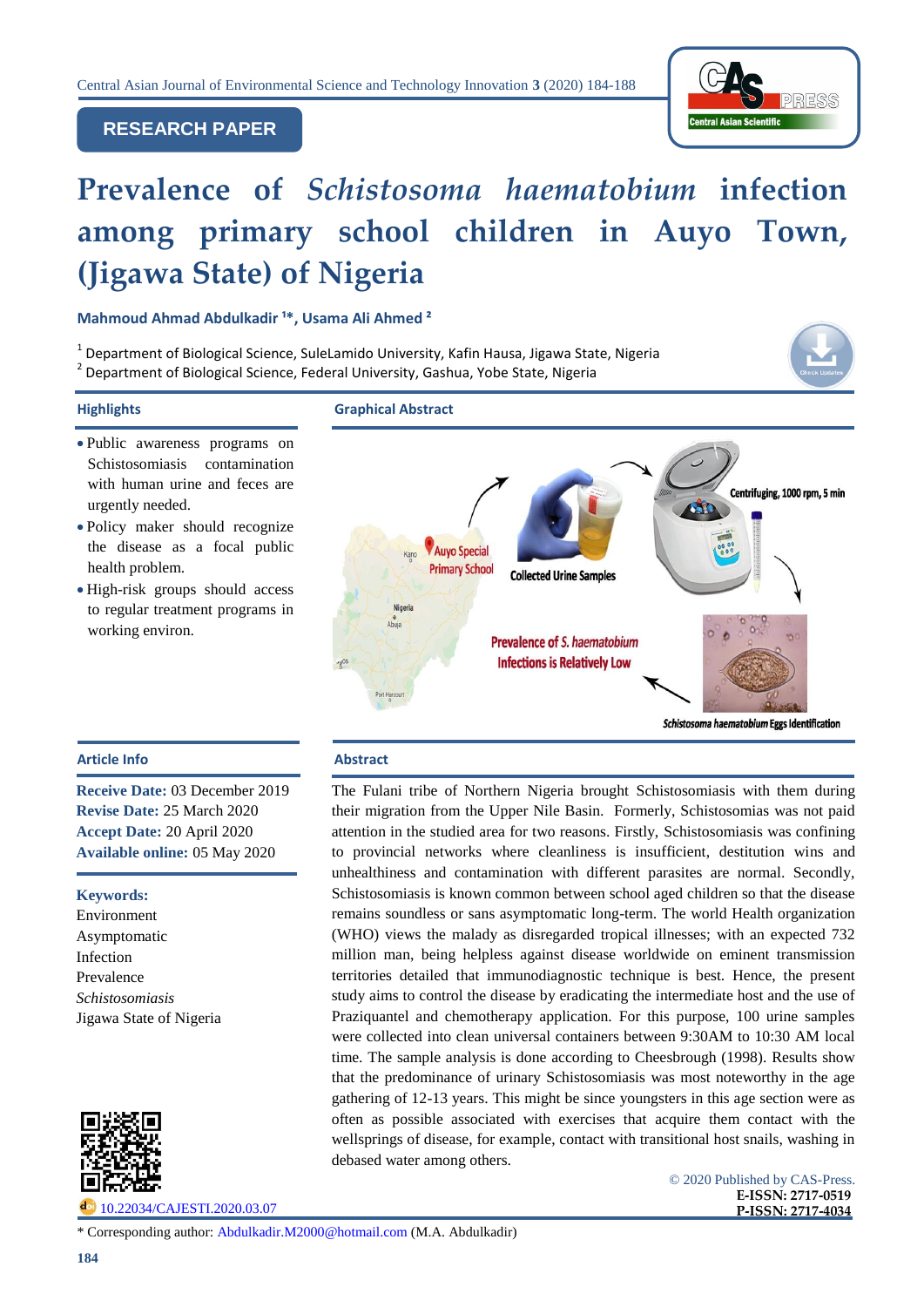#### **1. Introduction**

Schistosomiasis or bilharzia is one of the most widespread of all human tropical parasitic diseases caused by blood-dwelling fluke worms of the genus *Schistosoma* [\(Di Bella et al.,](#page-4-0) 2018). Grown-up schistosomes are white or grayish worms of 7–20 mm long with a tube-shaped body that highlights two-terminal suckers, an unpredictable covering, a visually impaired stomach related tract, and conceptive organs. In contrast to different trematodes, schistosomes have separate genders (Zhou [et al., 2016\)](#page-4-1).

A groove or gynaecophoric channel is created in the male's body, holding a longer and thinner female. As for all-time grasped couples, the schistosomes live inside the perivesical (*Schistosoma haematobium*) or mesenteric (different species) venous plexus. Schistosomes feed on globulins and blood by anaerobic glycolysis. The trash is disgorged in the host's blood. The females produce hundreds (African species) to thousands (oriental types) of eggs every day. Every ovum contains a ciliated miracidium hatchling, which infiltrates the freshwater snails. The infection is spread by contact with freshwater tainted with the parasites. The infection is particularly normal among youngsters in creating nations as they will probably play in polluted water [\(Zhou et al., 2016\)](#page-4-1).

Besides, anglers, farmers, and people who use unclean water are of high-risk groups [\(Nyati-Jokomo and](#page-4-2)  [Chimbari, 2017\)](#page-4-2). Thru finding eggs of the parasite in a person's urine or stool, the disease is diagnosed. Also, antibodies against the disease in the blood could be a symptom of the disease.

Intense Schistosomiasis or Katayama condition can present as fever, disquietude, myalgia, weariness, and non-gainful hack, loose bowels (with or without blood) are a few manifestations of the malady [\(Doherty et al.,](#page-4-3)  [1996\)](#page-4-3). *Schistosoma haematobium* (*hematuria*) furthermore, right upper quadrant torment ceaseless and propelled maladies results from the host's safe reaction to *schistosomes* eggs stored in tissues and the granulomatous response evoked by the antigens they emit (*S. mansoni, S. japonicum, S. intercalatum, and S. mekongi*) cause intestinal infection. *S. haematobium* causes urinary sickness. Neuro schistosomiasis is the most serious clinical condition related to *schistosomes*' contamination, Disease. *Praziquantel* remains the treatment of decision, albeit others are being explored; preventive chemotherapy is with a solitary oral portion of *Praziquantel* [\(Chuah et al.,](#page-3-0)  [2019\)](#page-3-0).

Schistosomiasis is one of the most widespread of all human parasitic sicknesses, positioning second just too intestinal sickness as far as its financial and general wellbeing significance in tropical and subtropical territories (Cox, 2002; [Wu et al., 2016\)](#page-4-4). Likewise, it is the most pervasive of the waterborne illnesses and perhaps the most serious hazard to wellbeing in rustic cultivating territories of creating nations as a fundamental country, regularly word related infection. This research's conduct is due to the incidence of new cases of the disease spreading in this local area according to the clinic data and availability of the intermediate host (*snails biomphalaria* and *bolinus* species) in the area throughout the year.

#### **2. Materials and Methods**

#### *2.1. Study area*

This study was conducted at Auyo Special Primary School, Auyo town, a local Government Area of Jigawa State, Nigeria. Its headquarters are in the town of Auyo. Auyo lies between coordinates 12°21'36' N and 9°59'8' E. It has 512 km<sup>2</sup> and a population of 132,001 [\(Ravindra et al., 2019\)](#page-4-5). It also has 10 political wards, which include Auyo, Auyokayi, Ayama, Gatafa, Gamafoi, Gamsarka, Kafur, Tsidir, and Unik. Two rainy (between April and October) and dry seasons (November to March) were reported for the study area. Individuals of the zone are tainted by contact with cercaria-invaded water utilized in ordinary day-by-day exercises, such as individual or household cleanliness, swimming, or proficient exercises, such as angling and rice development, and irrigation. These are the important exercises of the individuals in the territory.

#### *2.2. Sample collection*

100 urine samples were collected into clean universal containers between 9:30 AM to 10:30 AM local time. After vigorous shaking, the samples were stored in the container and transported to the Biological Science laboratory, Sule Lamido University, Kafin Hausa, Jigawa State, for examination immediately after collection.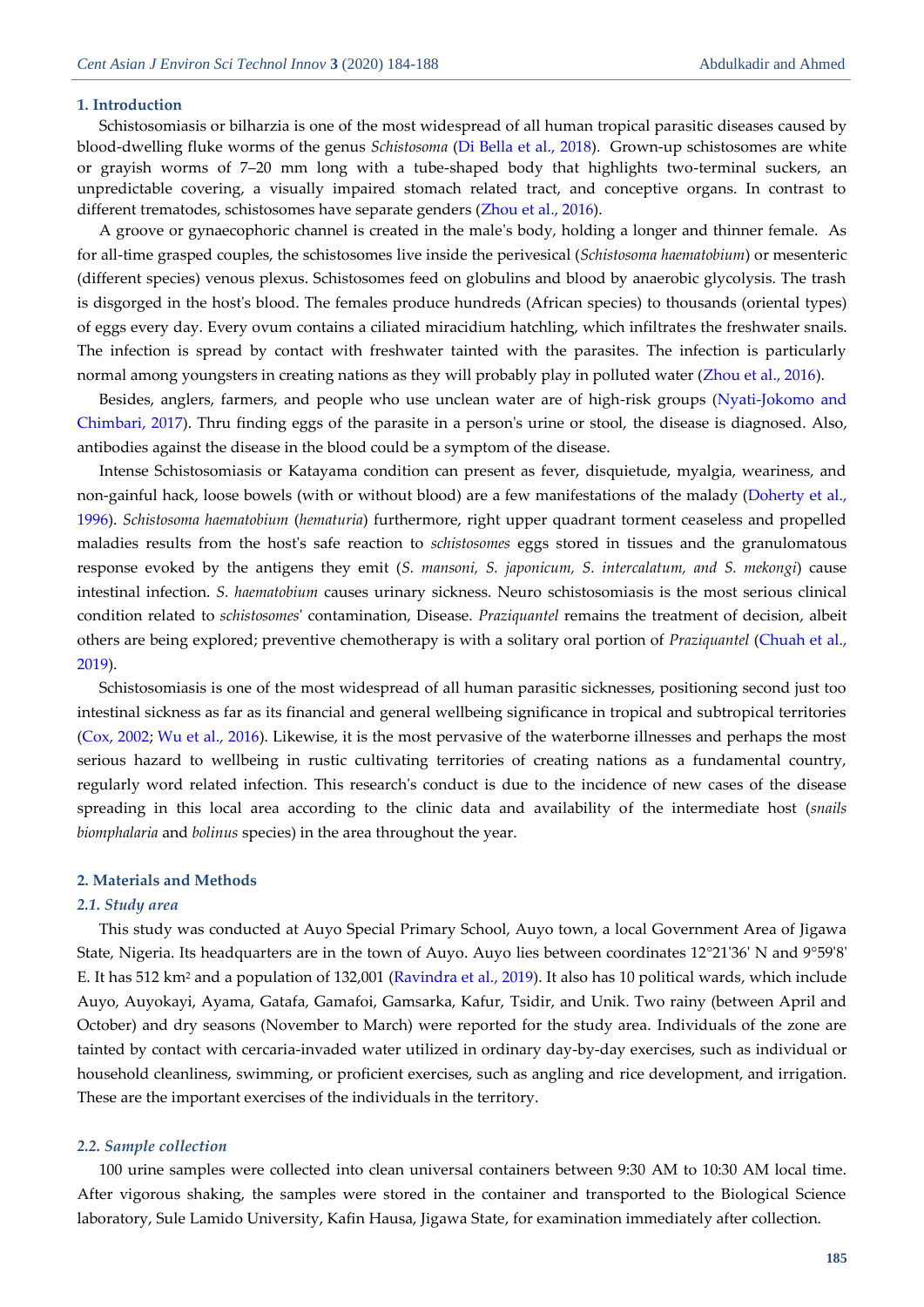#### *2.3. Laboratory analysis and examination of samples*

The example examination is finished, and every pee test was appropriately shaken, and around 10 ml was moved to a funnel-shaped cylinder and centrifuged at 1000 r.p.m. for 5 minutes. The residue (after disposing of the supernatant) was moved to a spotless dry glass slide secured with a spread slip, and the dregs were analyzed infinitesimally utilizing amplification of 10x with the condenser iris shut adequately to differentiate while 40x amplification was utilized for the ID of terminal spine eggs of *Schistosoma haematobium*.

### **3. Results and Discussion**

<span id="page-2-0"></span>[Table 1](#page-2-0) shows the distribution of Schistosomiasis with respect to class. As the P> 0.05, it can be demonstrated that there is a significant difference

| S/N | <b>Class</b> | <b>Pupils Examined</b> | Infected | Infected |
|-----|--------------|------------------------|----------|----------|
|     |              | No.                    | No.      | $\%$     |
|     |              | 20                     |          | 18.75    |
|     |              | 23                     |          | 18.75    |
|     |              | 35                     |          | 40.63    |
|     |              | nr                     |          | 21.87    |
|     | Total        | 100                    | $\cap$   | 100      |

**Table 1.** Distribution of Schistosomiasis with respect to class [\(Ibikounla et al., 2009\)](#page-4-6).

[Table 2](#page-2-1) shows the conveyance of Schistosomiasis as forage. As the P< 0.05, it very well may be shown that there is no critical distinction between the various ages.

| S/N | Ages      | <b>Pupils Examined</b> | Infected | Infected |
|-----|-----------|------------------------|----------|----------|
|     | (years)   | No.                    | No.      | $\%$     |
|     | $9-10$    | 43                     | 12       | 37.5     |
|     | $11 - 12$ | 49                     | 19       | 59.38    |
|     | 13-14     |                        |          | 3.13     |
|     | Total     | 100                    | 32       | 100      |

<span id="page-2-1"></span>**Table 2.** Distribution of Schistosomiasis with respect to age.

Moreover, as it is shown in [Table](#page-2-2) 3, there is a significant difference in the Distribution of Schistosomiasis with respect to weeks because of the determined P< 0.05.

<span id="page-2-2"></span>**Table 3.** Distribution of Schistosomiasis with respect to weeks.

| S/N | Weeks           | <b>Pupils Examined</b> | Infected | Infected      |
|-----|-----------------|------------------------|----------|---------------|
|     | No.             | No.                    | No.      | $\frac{6}{6}$ |
|     | 1st             | 15                     |          | 21.875        |
|     | 2 <sub>nd</sub> |                        |          | 18.75         |
|     | 3rd             | 25                     |          | 15.625        |
|     | 4th             | 25                     |          | 28.125        |
|     | 5th             | 17                     |          | 15.625        |
|     | Total           | 100                    | 32       |               |

Based on [Table](#page-2-1) 2, which is relevant to Schistosomiasis' distribution with respect to age, the prevalence of urinary Schistosomiasis was highest in the age group of 12-14. This might be since kids in this age where every now and again associated with exercises that acquire them contact with the wellsprings of contamination [\(Hoover et al., 2019\)](#page-4-7). Numerous species subordinate variables identified with the idea of contact (for example, the recurrence or all out the length of contact, the amount of the body is uncovered, and when) may add to the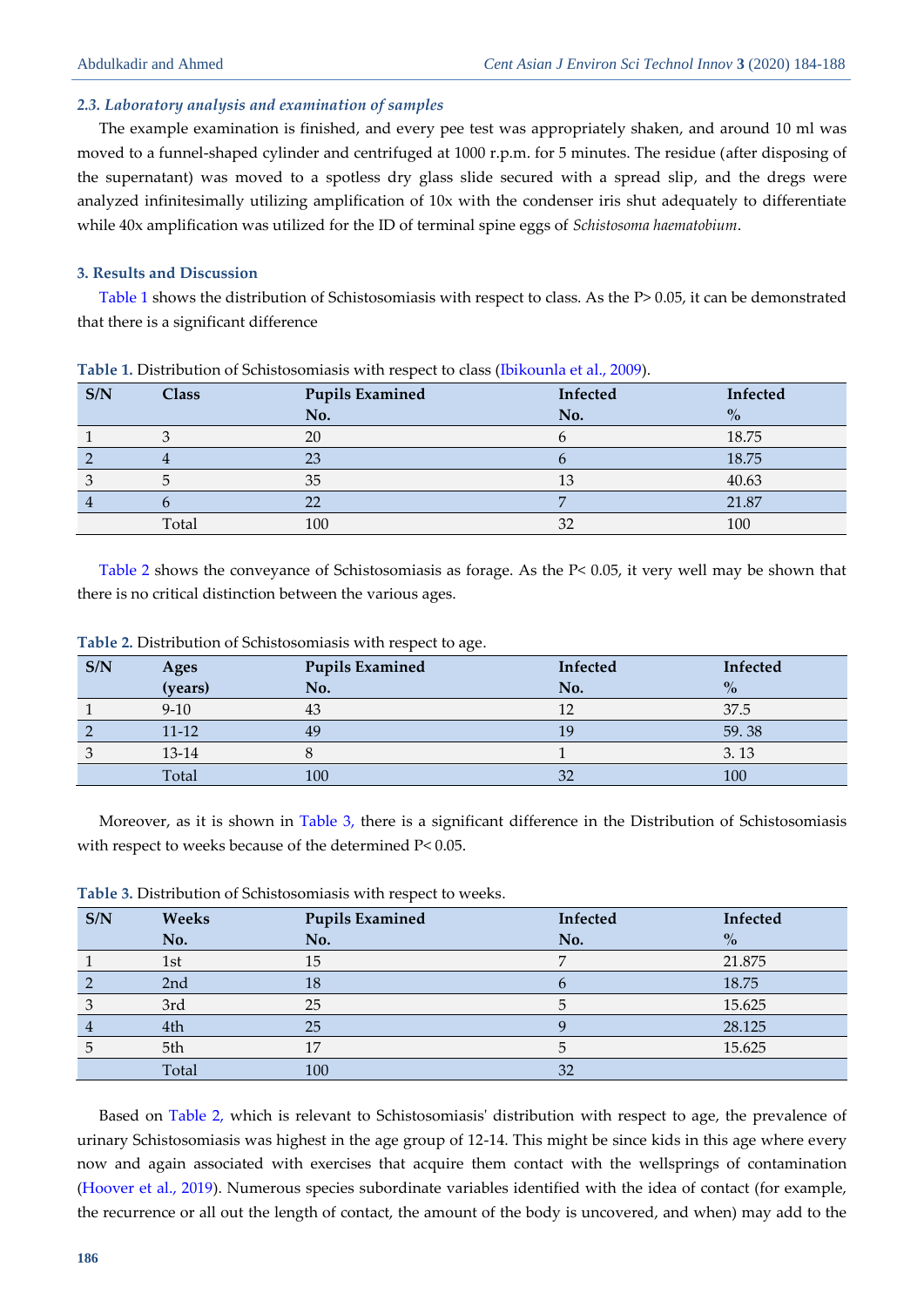probability of experiencing infective cercariae. In another study, the prevalence of Schistosomiasis in school children in Plateau State was recorded [\(Nyati-Jokomo and Chimbari, 2017\)](#page-4-2). As one of the nation's known to be profoundly endemic for urinary Schistosomiasis, Nigeria assessed 101.28% million men [\(Noriode et al., 2018\)](#page-4-8).

The 12-14 years age bunch likewise sullies the streams with their pee, which may contain the parasites' eggs, so going about as a wellspring of transmission of the infection. The consequences of this investigation likewise show that the pervasiveness of the malady isn't age subordinate. However, there was an increment in the commonness pace of ages from more youthful to more established understudies. This perception demonstrated that the disease relies upon the wellsprings of water gracefully. It has been seen that the transmission of schistosomiasis happens where freshwater snail vectors are available and where there is contact between the populace and contaminated water [\(Cui et al., 2018\)](#page-4-9). In this manner, the recorded instances of disease among kids utilizing wells, lakes, and streams might be because of the way that these sources were debased with cercariae [\(Noriode et al., 2018\)](#page-4-8). In another study recorded the prevalence of Schistosomiasis in school children in the plateau state [\(Yihunie et al., 2019\)](#page-4-10). In other surveys, the infectious diseases in a drought-afflicted community in Northern Nigeria were determined, the prevalence of urinary Schistosomiasis in Jos as 18.3% recorded, Nigeria as one of the countries known to be highly endemic for urinary Schistosomiasis with estimated 101.28% million people [\(Noriode et al., 2018;](#page-4-8) [Silva et al., 2007\)](#page-4-11).

The consequences of this investigation, dissimilar to the aftereffect of some previous examinations show that the pervasiveness of the malady isn't age subordinate although there was an increment in the predominance pace of ages from more youthful to more established students. It has been seen that the transmission of schistosomiasis happens where freshwater snail vectors are available and where there is contact between the populace and contaminated water [\(Cui et al., 2018\)](#page-4-9). Subsequently, the recorded instances of disease among youngsters utilizing lakes and streams might be because these sources were debased with cercariae. Freshwater snails are the intermediate host of schistosomiasis [\(Ibikounla](#page-4-6) et al., 2009). In South Asia, especially India and Thailand, indoplanorbis snails Harbor cercariae of several kinds of flukes, a total of 2802 molluscan of different species from two fish ponds and one swamp in the Czech Republic were all investigated. 33.9% of species were infected by larva trematodes of 28 species [\(Wu et al., 2016\)](#page-4-4).

#### **4. Conclusion**

This study's findings clearly show that the commonness of S.haematobium contaminations among schoolmatured youngsters in Special Primary School Auyo, Auyo Local Government Area, is moderately low.

#### **Recommendations**

Therefore, endeavors should be strengthened to keep up levels underneath the limit and kill urinary Schistosomiasis in the investigation region.

It is recommended that efforts should be made to avoid further spread of the disease by the followings:

- a) Detection and treatment of infected individuals.
- b) Periodic survey of water bodies for intermediate snail hosts and detected eradicated.

c) Public awareness programs on Schistosomiasis water for domestic use protection from contamination with human urine and feces, some of which may contain the eggs of schistosomes.

d) Policymakers should recognize the disease as a focal public health problem and should be willing to promote and support control where and when necessary.

e) High-risk groups, including anglers and irrigation workers, should have regular screening and treatment programs for appropriate prevention measures in the working environment.

#### **Reference**

<span id="page-3-0"></span>Chuah, C., Gobert, G.N., Latif, B., Heo, C.C., Leow, C.Y., 2019. [Schistosomiasis in Malaysia: A review.](http://freepaper.me/PDF/?pdfURL=aHR0cHM6Ly9mcmVlcGFwZXIubWUvbi8zeWFZV2xib3hSeVpSZzRRS3RBajB3L1BERi9kNC9kNDdmNjNkYWY0NmU3NDM3YTY2MzgxOGQzMjhiZDcwYS5wZGY=&doi=10.1016/j.actatropica.2018.11.012) *Acta. Tropica*., **190**, 137-143. <https://doi.org/10.1016/j.actatropica.2018.11.012>